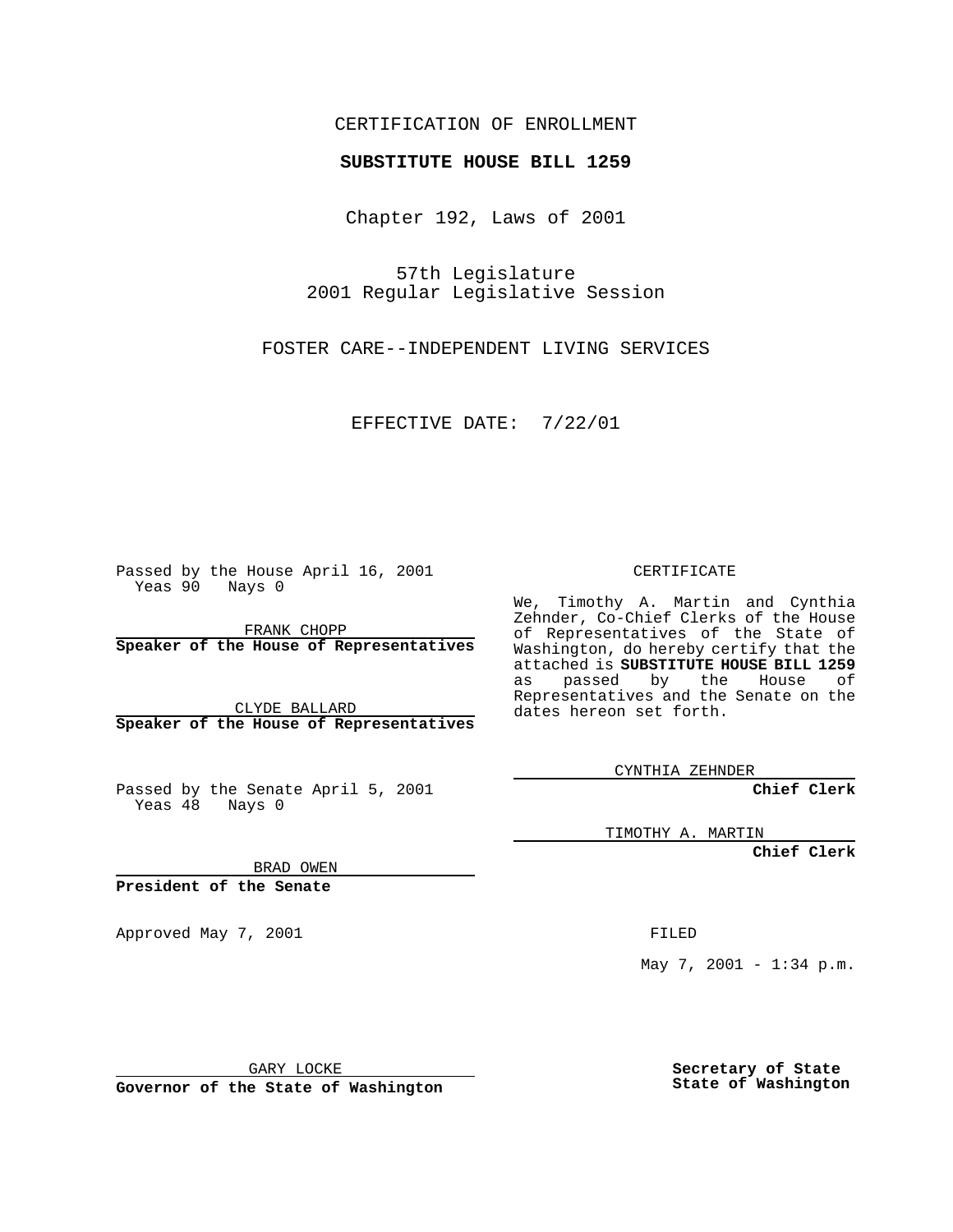## **SUBSTITUTE HOUSE BILL 1259** \_\_\_\_\_\_\_\_\_\_\_\_\_\_\_\_\_\_\_\_\_\_\_\_\_\_\_\_\_\_\_\_\_\_\_\_\_\_\_\_\_\_\_\_\_\_\_

\_\_\_\_\_\_\_\_\_\_\_\_\_\_\_\_\_\_\_\_\_\_\_\_\_\_\_\_\_\_\_\_\_\_\_\_\_\_\_\_\_\_\_\_\_\_\_

#### AS AMENDED BY THE SENATE

Passed Legislature - 2001 Regular Session

#### **State of Washington 57th Legislature 2001 Regular Session**

**By** House Committee on Appropriations (originally sponsored by Representatives Tokuda, Boldt, Kagi, Schual-Berke, Kenney, Lambert and Edwards; by request of Department of Social and Health Services)

Read first time . Referred to Committee on .

 AN ACT Relating to providing services for persons through twenty years of age, who are or who have been in foster care; amending RCW 74.13.031; and adding a new section to chapter 74.13 RCW.

BE IT ENACTED BY THE LEGISLATURE OF THE STATE OF WASHINGTON:

 **Sec. 1.** RCW 74.13.031 and 1999 c 267 s 8 are each amended to read as follows:

 The department shall have the duty to provide child welfare services and shall:

 (1) Develop, administer, supervise, and monitor a coordinated and comprehensive plan that establishes, aids, and strengthens services for the protection and care of runaway, dependent, or neglected children.

 (2) Within available resources, recruit an adequate number of prospective adoptive and foster homes, both regular and specialized, i.e. homes for children of ethnic minority, including Indian homes for Indian children, sibling groups, handicapped and emotionally disturbed, teens, pregnant and parenting teens, and annually report to the governor and the legislature concerning the department's success in: (a) Meeting the need for adoptive and foster home placements; (b) reducing the foster parent turnover rate; (c) completing home studies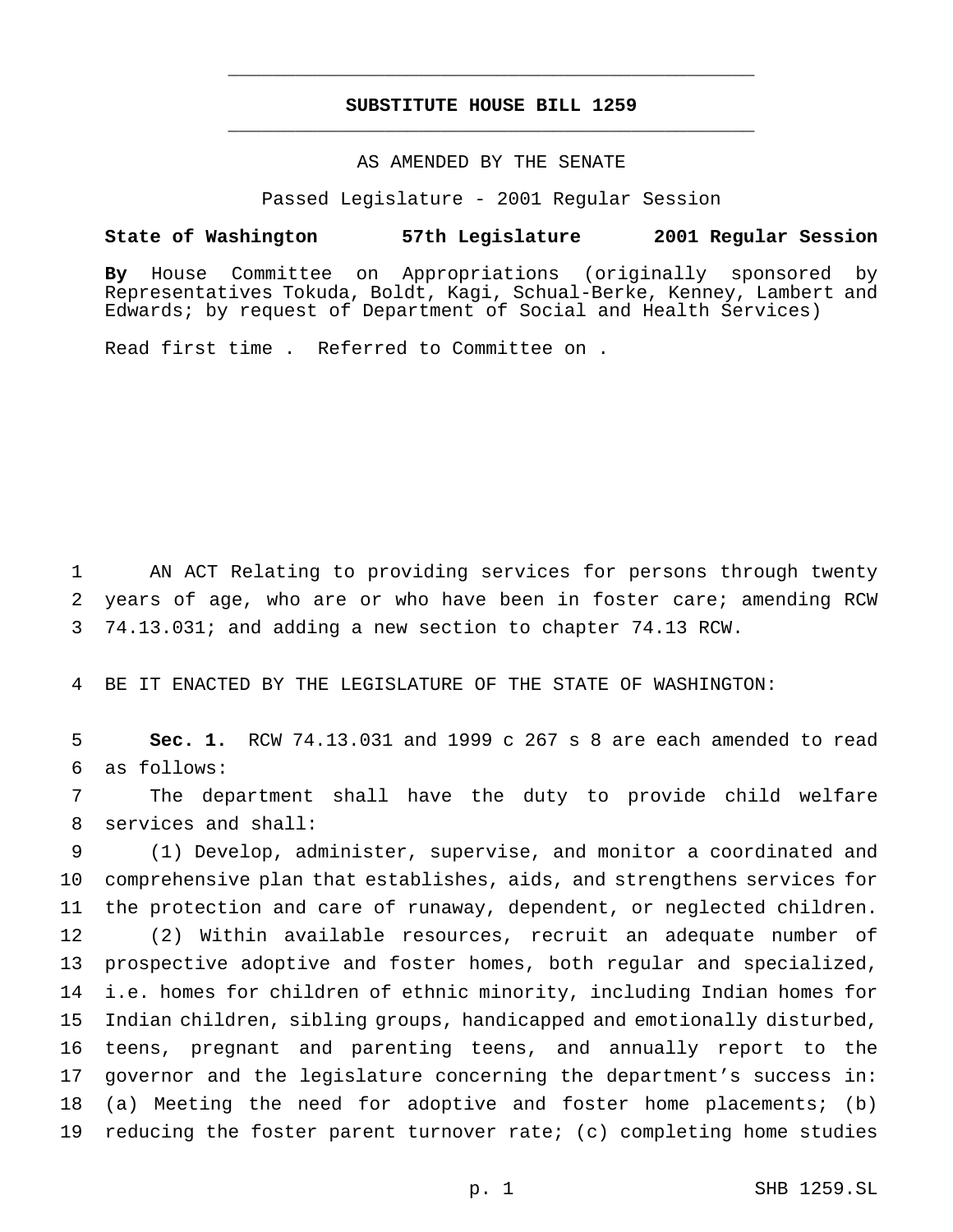for legally free children; and (d) implementing and operating the passport program required by RCW 74.13.285. The report shall include a section entitled "Foster Home Turn-Over, Causes and Recommendations."

 (3) Investigate complaints of any recent act or failure to act on the part of a parent or caretaker that results in death, serious physical or emotional harm, or sexual abuse or exploitation, or that presents an imminent risk of serious harm, and on the basis of the findings of such investigation, offer child welfare services in relation to the problem to such parents, legal custodians, or persons serving in loco parentis, and/or bring the situation to the attention of an appropriate court, or another community agency: PROVIDED, That an investigation is not required of nonaccidental injuries which are clearly not the result of a lack of care or supervision by the child's parents, legal custodians, or persons serving in loco parentis. If the investigation reveals that a crime against a child may have been committed, the department shall notify the appropriate law enforcement agency.

 (4) Offer, on a voluntary basis, family reconciliation services to families who are in conflict.

 (5) Monitor out-of-home placements, on a timely and routine basis, to assure the safety, well-being, and quality of care being provided is within the scope of the intent of the legislature as defined in RCW 74.13.010 and 74.15.010, and annually submit a report measuring the extent to which the department achieved the specified goals to the governor and the legislature.

 (6) Have authority to accept custody of children from parents and to accept custody of children from juvenile courts, where authorized to do so under law, to provide child welfare services including placement for adoption, and to provide for the physical care of such children and make payment of maintenance costs if needed. Except where required by Public Law 95-608 (25 U.S.C. Sec. 1915), no private adoption agency which receives children for adoption from the department shall discriminate on the basis of race, creed, or color when considering applications in their placement for adoption.

 (7) Have authority to provide temporary shelter to children who have run away from home and who are admitted to crisis residential centers.

 (8) Have authority to purchase care for children; and shall follow in general the policy of using properly approved private agency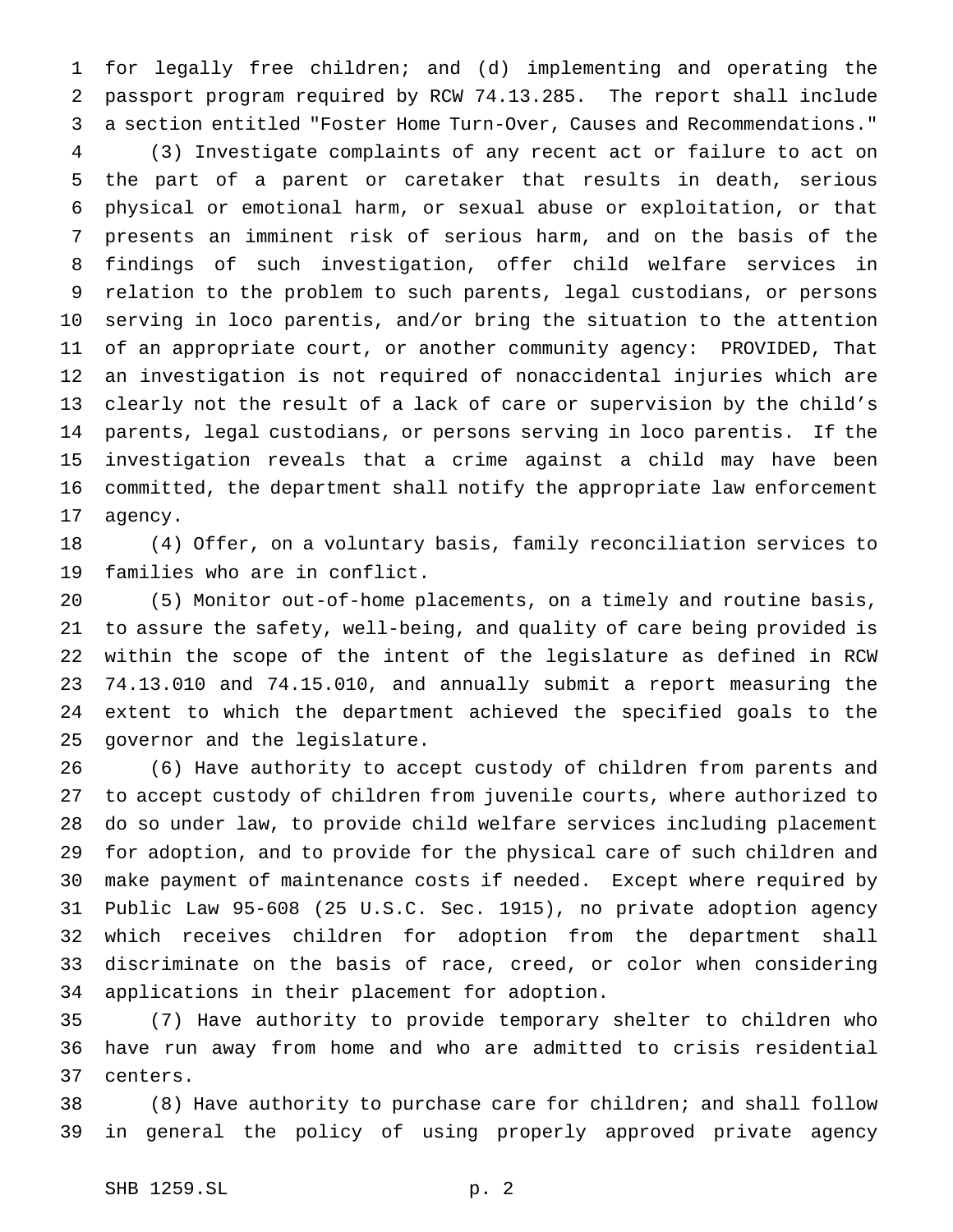services for the actual care and supervision of such children insofar as they are available, paying for care of such children as are accepted by the department as eligible for support at reasonable rates established by the department.

 (9) Establish a children's services advisory committee which shall assist the secretary in the development of a partnership plan for utilizing resources of the public and private sectors, and advise on all matters pertaining to child welfare, licensing of child care agencies, adoption, and services related thereto. At least one member shall represent the adoption community.

 (10) Have authority to provide continued foster care or group care for individuals from eighteen through twenty years of age to enable them to complete their high school or vocational school program.

 (11) Have authority within funds appropriated for foster care services to purchase care for Indian children who are in the custody of a federally recognized Indian tribe or tribally licensed child-placing agency pursuant to parental consent, tribal court order, or state juvenile court order; and the purchase of such care shall be subject to the same eligibility standards and rates of support applicable to other children for whom the department purchases care.

 Notwithstanding any other provision of RCW 13.32A.170 through 13.32A.200 and 74.13.032 through 74.13.036, or of this section all services to be provided by the department of social and health services under subsections (4), (6), and (7) of this section, subject to the limitations of these subsections, may be provided by any program offering such services funded pursuant to Titles II and III of the federal juvenile justice and delinquency prevention act of 1974.

 (12) Within amounts appropriated for this specific purpose, provide preventive services to families with children that prevent or shorten the duration of an out-of-home placement.

 (13) Have authority to provide independent living services to 32 youths, including individuals eighteen through twenty years of age, who 33 are or have been in foster care.

 NEW SECTION. **Sec. 2.** A new section is added to chapter 74.13 RCW to read as follows:

 Independent living services include assistance in achieving basic educational requirements such as a GED, enrollment in vocational and technical training programs offered at the community and vocational